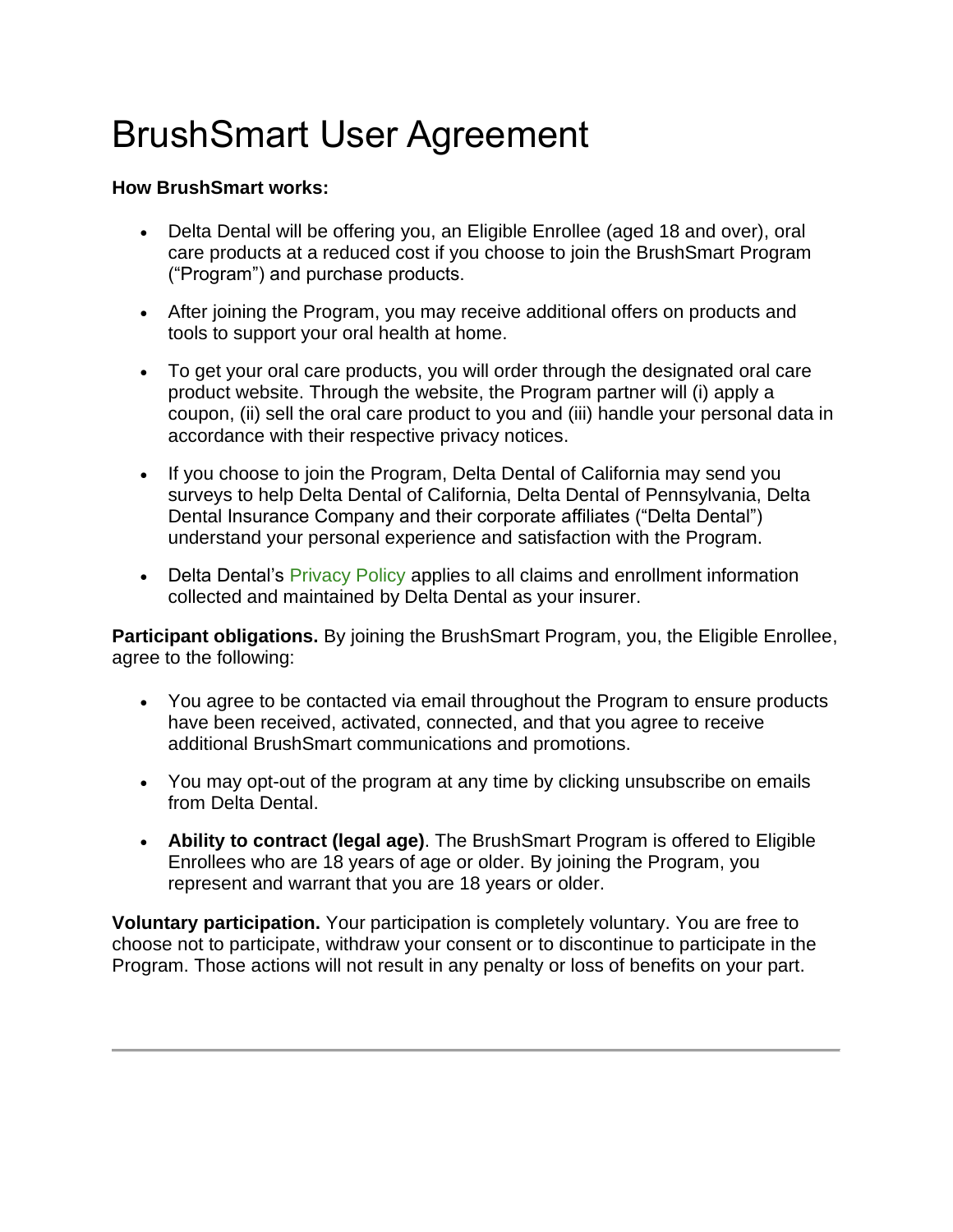## **Authorization for use of Health Information for Marketing**

I hereby authorize Delta Dental of California ("Company") to use my health information [specifically my status as an enrollee of a Delta Dental insurance plan] to inform me about new products and services. This authorization may indicate to Program partners of Delta Dental that I am a Delta Dental enrollee. Such information may be used for Company's marketing, promotional, and/or advertising activities. Delta Dental of California may receive direct or indirect remuneration (payment) for these activities.

- You have the right to inspect or copy the health information authorized to be used by this Authorization.
- You have a right to receive a copy of this Authorization and Company will provide you with a copy upon request.
- This Authorization is voluntary, and you do not have to agree to it. Your refusal to agree to this Authorization will not affect your ability to obtain treatment, payment, health plan enrollment, or eligibility for benefits.
- You may revoke this Authorization at any time. To revoke this Authorization, notify Delta Dental in writing at: P.O. Box 997330 Sacramento, CA 95899-7330. Your withdrawal will not be effective as to uses and/or disclosures of health information already made in reliance on this Authorization.
- Health information disclosed under this Authorization may be subject to redisclosure and no longer protected by Federal health care privacy laws.
- This Authorization is valid until you are no longer an Enrollee or within five (5) years from the date you provide your Authorization, whichever is earlier.

I have had an opportunity to review and understand the content of this Authorization and Agreement. By joining the BrushSmart Program, I confirm that this reflects my wishes. [Please print this for your records.](javascript:window.print();)

- [Legal notices](https://www.deltadentalins.com/about/legal/)
- [Language assistance](https://www.deltadentalins.com/individuals/guidance/language-assistance.html)

Follow us